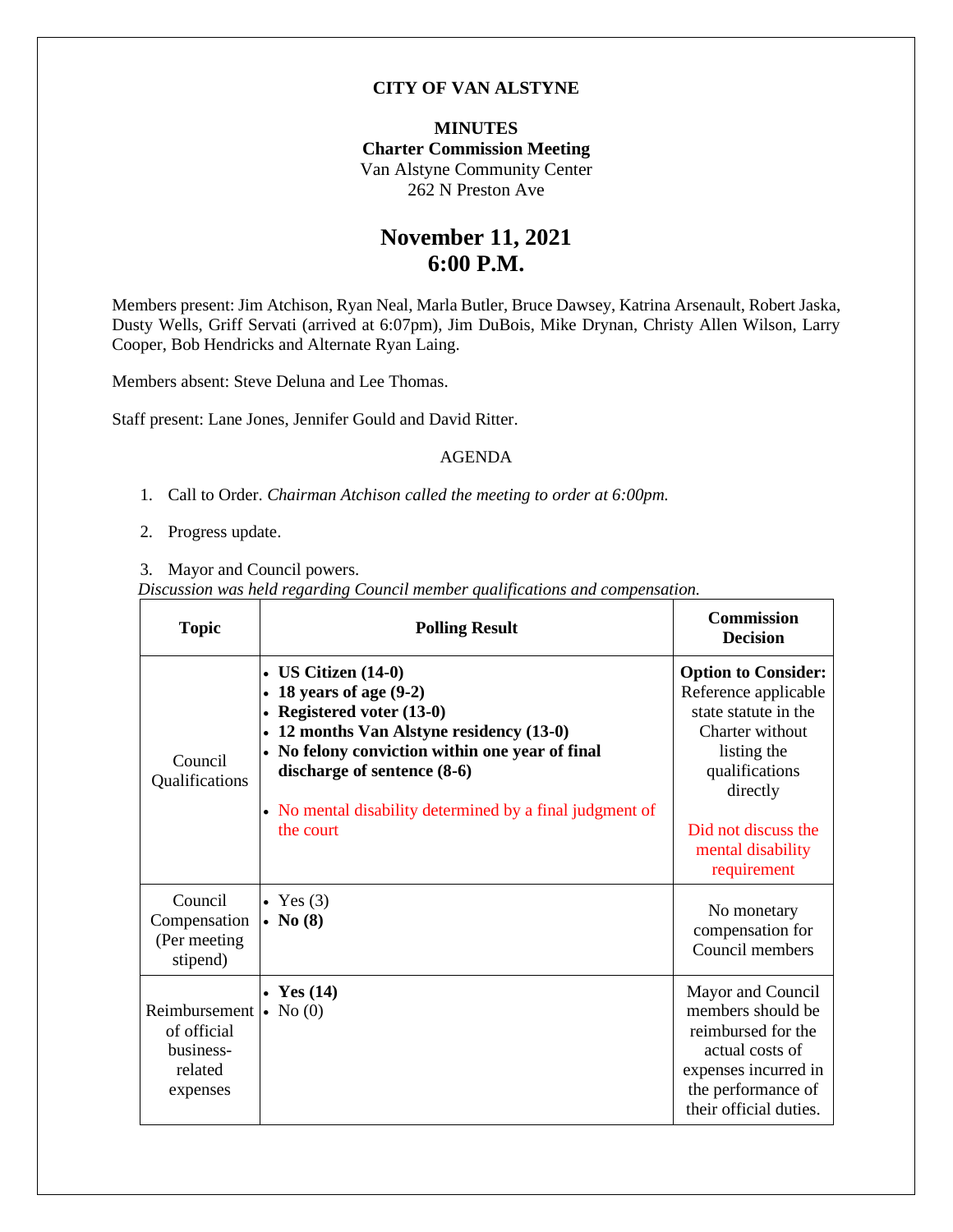| <b>Topic</b>                                                                                                | <b>Polling Result</b>              | <b>Commission</b><br><b>Decision</b>                                                                                                                             |
|-------------------------------------------------------------------------------------------------------------|------------------------------------|------------------------------------------------------------------------------------------------------------------------------------------------------------------|
| Authority to<br>Approve/Adopt<br>the Annual<br><b>Budget</b>                                                | • Yes $(14)$<br>$\bullet$ No (0)   | The City Council has<br>the authority to<br>approve and adopt<br>the City's annual<br>budget                                                                     |
| Authority to<br>Establish<br>Administrative<br>Departments of<br>the City                                   | No(12)<br>$\bullet$<br>• Yes $(0)$ | The Charter will be<br>silent on the creation<br>of administrative<br>departments.<br>Departments will be<br>established through<br>the annual budget<br>process |
| Authority to<br>adopt the<br>City's zoning<br>plan                                                          | • Yes $(12)$<br>$\bullet$ No (0)   | The City Council has<br>the authority to adopt<br>the zoning plan                                                                                                |
| The Charter<br>should require<br>the creation of<br>a Mayor and<br>Council Code<br>of Ethics and<br>Conduct | • Yes $(13)$<br>$\bullet$ No (0)   | The Charter should<br>require the Council<br>to create and adopt a<br>code of ethics and<br>conduct for the<br>Mayor and Council                                 |

*Discussion was held regarding general powers and responsibilities of the City Council.*

*Discussion was held regarding general powers and responsibilities of the Mayor.*

| <b>Topic</b>                                 | <b>Polling Result</b>                                                                                                         | <b>Commission</b><br><b>Decision</b>                                                                                                                                                                                                               |
|----------------------------------------------|-------------------------------------------------------------------------------------------------------------------------------|----------------------------------------------------------------------------------------------------------------------------------------------------------------------------------------------------------------------------------------------------|
| Mayor's<br>Authority to<br>Sign<br>Contracts | • All contractual agreements approved by the City<br>Council (11)<br>• All contracts exceeding a certain dollar threshold (0) | The Mayor should<br>have the authority to<br>sign all agreements<br>approved by the City<br>Council<br>(Generally, these are<br>contracts of \$50,000<br>and above. City<br>Manager has<br>approval and signing<br>authority under that<br>amount) |
| Mayor's<br>Authority to<br>Vote              | • All agenda items $(13)$<br>• Only when necessary to break a tie vote $(0)$                                                  | The Mayor may vote<br>on all agenda items                                                                                                                                                                                                          |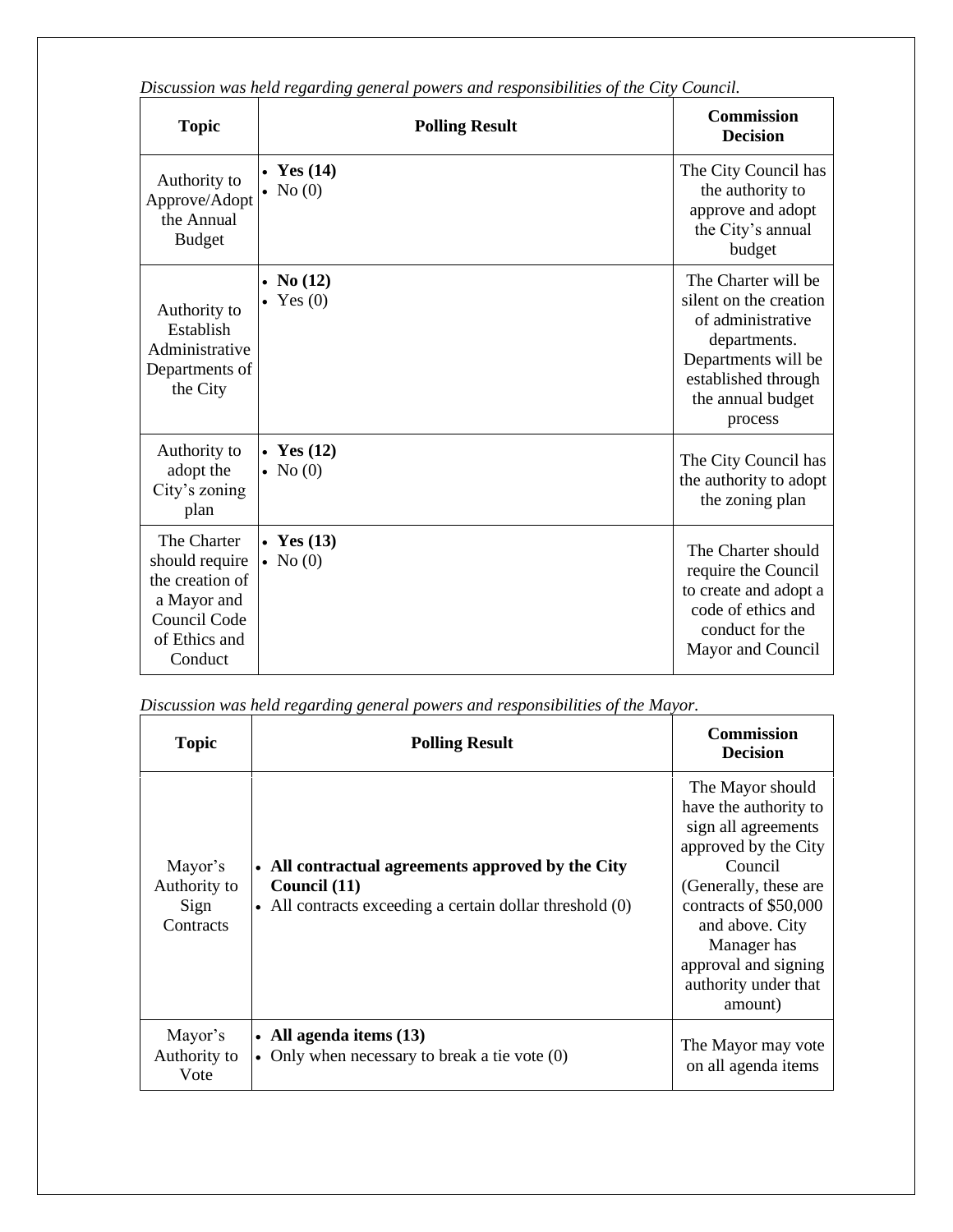| Council appointed positions, boards and commissions.<br>4.                                                         |                                                                                           |                                                                                                                                                                                                               |  |  |
|--------------------------------------------------------------------------------------------------------------------|-------------------------------------------------------------------------------------------|---------------------------------------------------------------------------------------------------------------------------------------------------------------------------------------------------------------|--|--|
| <b>Topic</b>                                                                                                       | <b>Polling Result</b>                                                                     | <b>Commission</b><br><b>Decision</b>                                                                                                                                                                          |  |  |
| The Charter<br>should specify<br>the<br>appointment<br>of the City<br>Manager by<br>the City<br>Council            | • Yes $(12)$<br>$\bullet$ No (0)                                                          | The City Council<br>should appoint the<br><b>City Manager</b>                                                                                                                                                 |  |  |
| Authority to<br>Appoint the<br><b>City Attorney</b>                                                                | • City Council (13)<br>• City Manager (0)                                                 | The City Council<br>should appoint the<br><b>City Attorney</b>                                                                                                                                                |  |  |
| Authority to<br>appoint the<br><b>City Secretary</b>                                                               | • City Council (10)<br>• City Manager $(1)$                                               | The City Council<br>should appoint the<br><b>City Secretary</b><br>(Note: The<br>Commission<br>indicated that the<br><b>City Manager should</b><br>exercise management<br>oversight of the City<br>Secretary) |  |  |
| Authority to<br>appoint the<br>Municipal<br>Judge                                                                  | • City Council (13)<br>• City Manager $(0)$                                               | The City Council<br>should appoint the<br>Municipal Judge                                                                                                                                                     |  |  |
| Authority to<br>appoint the<br>City's<br>Independent<br>Auditor                                                    | • City Council (13)<br>• City Manager (0)                                                 | The City Council<br>should appoint the<br><b>Independent Auditor</b>                                                                                                                                          |  |  |
| Requirement<br>for Removal<br>of Council-<br>Appointed<br>Officers                                                 | • A simple majority of the City Council (14)<br>• A supermajority of the City Council (0) | A simple majority<br>vote of the City<br>Council should be<br>required for the<br>removal of a<br>Council-appointed<br>officer                                                                                |  |  |
| Should the<br>Council have<br>the authority<br>to set the<br>compensation<br>of Council-<br>appointed<br>officers? | • Yes $(13)$<br>$\bullet$ No (0)                                                          | The City Council<br>should set Council-<br>appointed officer<br>compensation                                                                                                                                  |  |  |